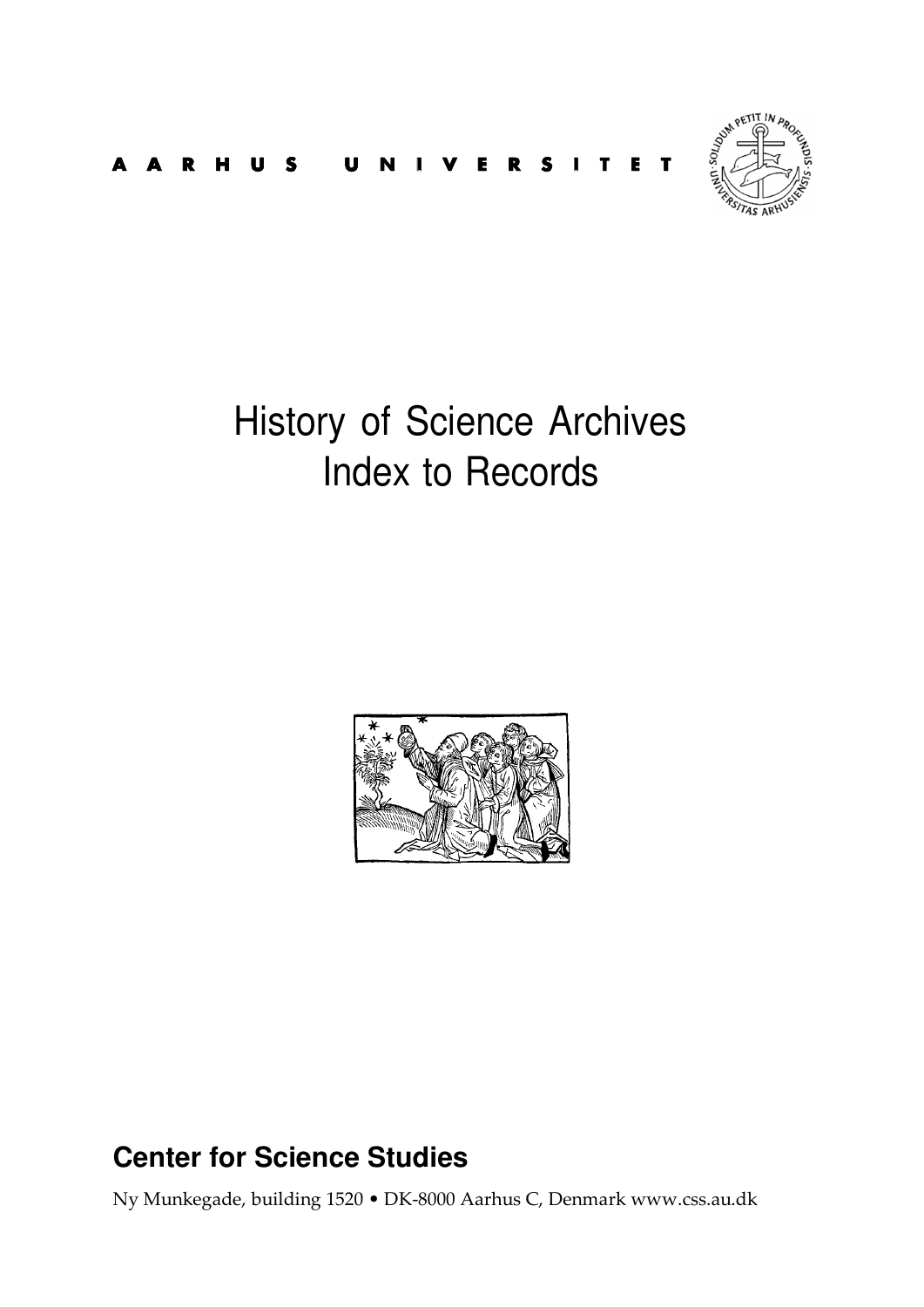# **lntroduktion**

Center for Videnskabsstudier ved Aarhus Universitet råder over en større mængde arkivalier af videnskabshistorisk art. Selvom centeret kun i få tilfælde aktivt har gået ind i at sørge for, at arkivmateriale blev overdraget til centerets varetægt, så har det igennem tiderne modtaget materiale af vidt forskellig art fra flere forskellige sider. Det er hensigten med denne registrant at give forskere et overblik over, hvad der findes i arkiv og i hvor høj grad, det er registreret. Det er centerets håb, at så mange som muligt vil få glæde af materialet i forskningsmæssig henseende.

Forskere kan få adgang til materialet ved henvendelse til centeret til bibliotekar Susanne Nørskov. Materialet lånes ikke ud, men det er muligt at anvende det på stedet. Forskere, der får adgang til arkivmaterialet forpligter sig til at aflevere et eksemplar af publikationer hvori, materialet er blevet benyttet, ligesom reference til centeret i publikationerne naturligvis er påkrævet.

# **Hvordan man bruger registranten**

Registranten er inddelt i to dele; den første indeholder en liste over arkivmateriale fra en række danske institutioner eller foreninger, mens den anden er ordnet alfabetisk efter efternavnet på den person, arkivmaterialet stammer fra. Begge dele indeholder materialet af uens karakter; det er således højst forskelligt fra arkiv til arkiv, hvor meget materiale, det indeholder, ligesom også arten af materialet svinger.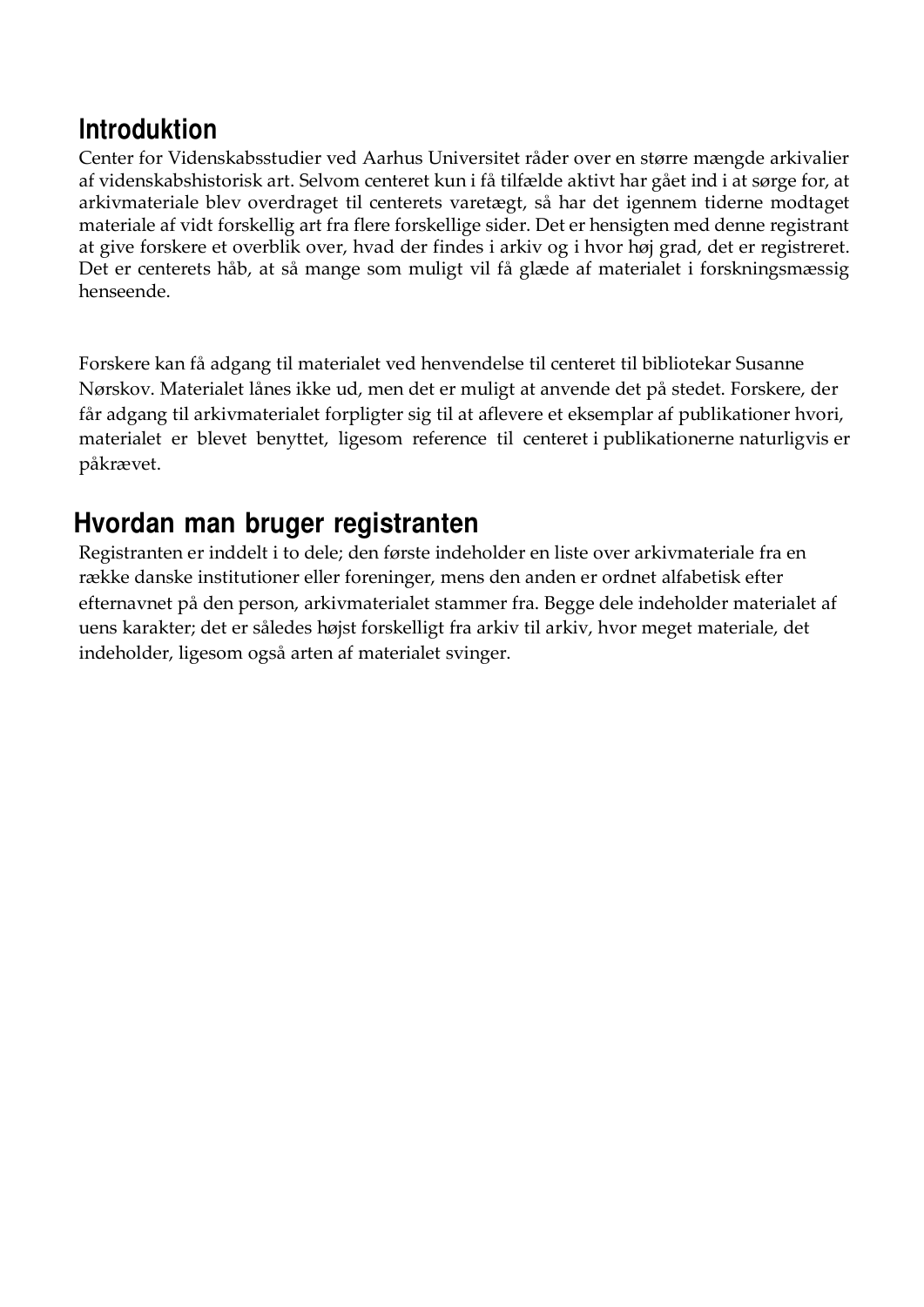# **Alphabetic Listing lnstitutional Archives**

BO Brorfelde Observatory **4 boxes** 

**The 'new' observatory of the University of Copenhagen, established 1953**.

**All archival material after c. 1970 is still in the possession of the society**.

BO.01 Observational protocols

BO.02 Miscellaneous

,1-,3

### DCS The Danish Chemical Society 67 boxes **The society was founded in 1879. It still exists.**

DCS.01 Administrative Papers, arranged chronologically  $,1 - .18$ DCS.02 Fellows A. Lists of Fellows  $.1 - .3$ B. Honorary Members DCS.03 Sections A. The Danish Society for Analytical Chemistry B. Section for Molecular Spectroscopy C. The Danish Society for Environmental Chemistry DCS.04 Social Activities A. Silver Jubilee B. Semicentennial Jubilee  $,1 - 2$ C. 75th Jubilee  $,1 - 2$ D. Centennial Jubilee E. Miscellaneous occational Songs F. Photographies DCS.05 Special Activities, including publications A. Bibliographies  $,1 - 2$ B. Nomenclature Conventions C.Veibel's Publication "Kemien i Danmark"  $.1 - .4$ D."Dansk Standard" E. Olympic games of Chemistry DCS.06 International Activities A. Danish-Lundic Conferences B. Nordic Chemists Conferences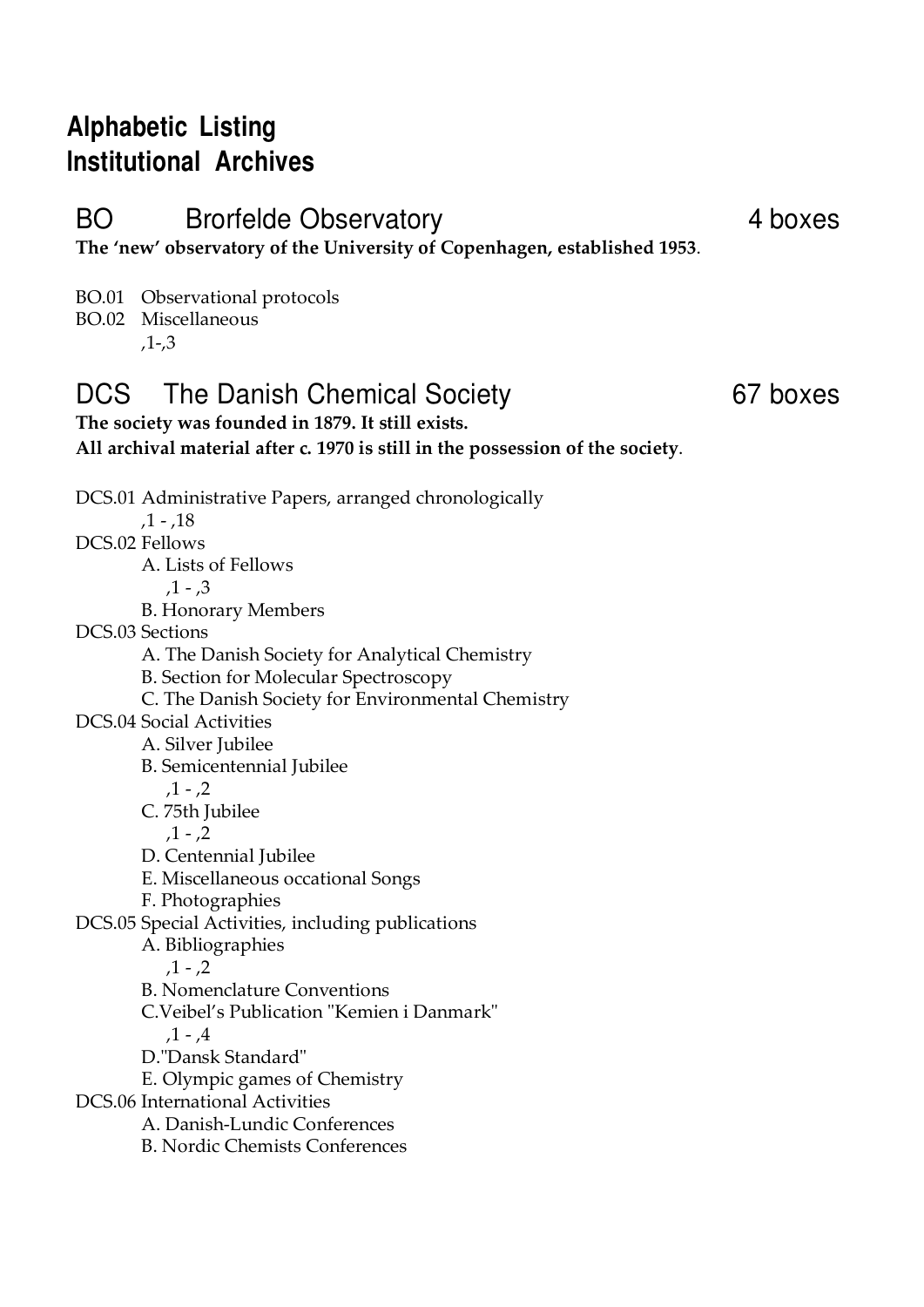$,1 - 5$ 

C. 13th Nordic Chemists Conference

 $,1 -$ , 10

D. Symposium on Co-ordination Chemistry 1953

DCS.07 Periodicals

A. "Kemisk månedsblad" and "Dansk Kemi"

 $,1 -2$ 

B. ACTA

 $.1 - .7$ 

DCS.08 International Relations.

A. Foreign Lecturers

B. Foreign Jubilee Publications

C. Miscellaneous Foreign Publications

DCS.09 Miscellaneous

## History of Science Picture Archive 30 boxes

**Founded 1909. The core of the pictures were collected by employees at the Carlsberg Laboratory Copenhagen. From 1964 to 1995 it was funded by the Carlsberg Foundation. Transferred to the History of Science Department in 1995 on the Initiative of Knud Max** 

**Møller**. **Separate index.**

Pictures/dias of: Linderstrøm-Lang, Kaj Hansen, Emil Chr. Petersen, Rasmus Schmidt, Johannes Johannsen, Wilhelm Sørensen, S.P.L. Olsen, Carsten Holter, Heinz Winge, Øjving Fischer, Albert Brønsted, J.N. Rehberg, P.B. Bjerrum, Niels Biilmann, Einar Kalckar, Herman Henriques, Valdemar Jensen, Aksel Tovborg Krogh, Marie Von Wettstein, Dieter Ottesen, Martin Westergaard, Mogens Zeuthen, Erik Bohr, Niels Div, danske tegninger og karikaturer Thomsen, Julius Ørsted, H.C. Krogh, August Andersen, A.C. Jensen, K.A.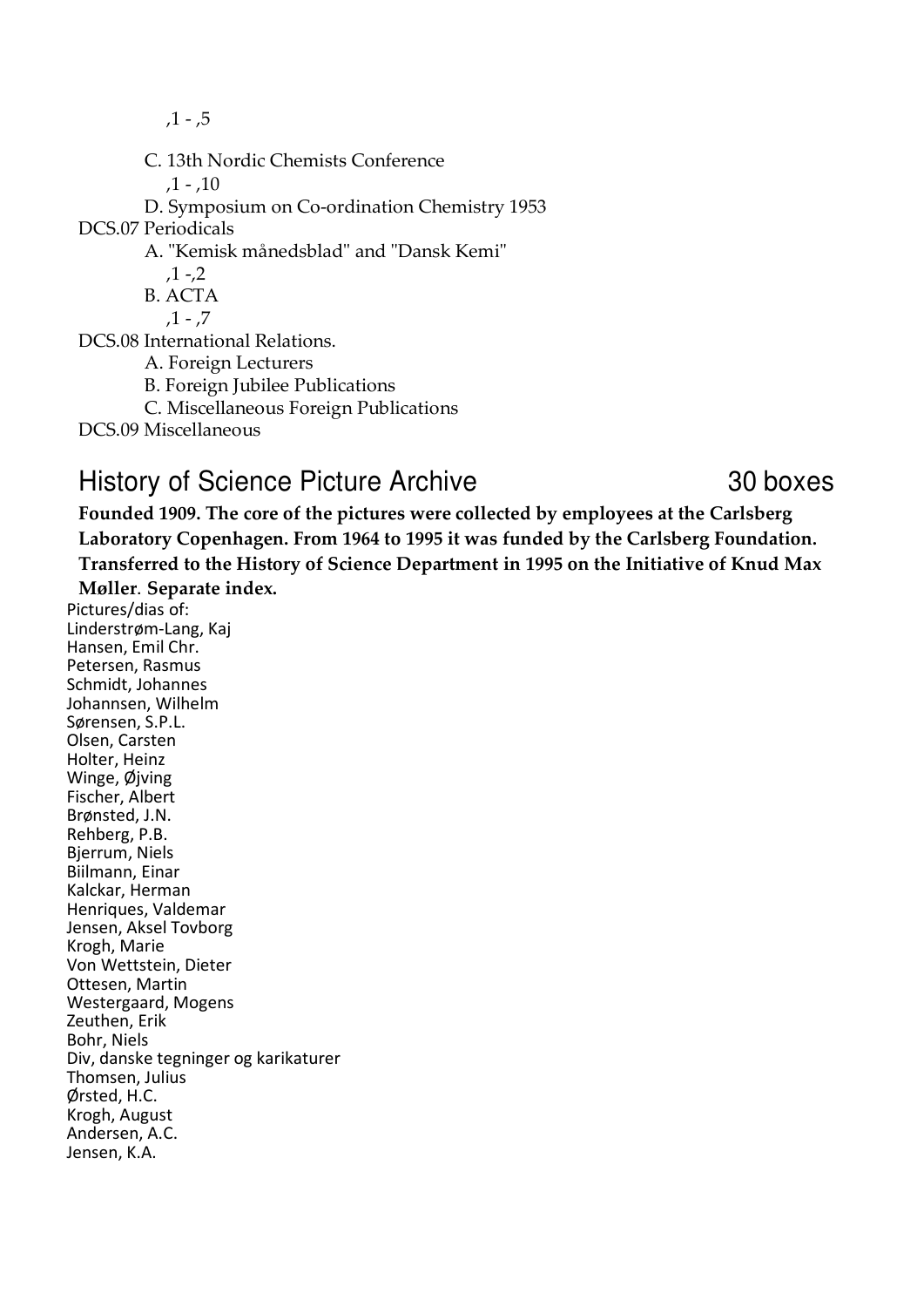# ORO Ole Rømer Observatory 2 boxes

**Imaugurated 1911 as the municipal observatory of Aarhus, from 1956 owned by the University of Aarhus. Gift from the Institute of Astronomy at the University of Aarhus, through Poul Erik Nissen.** 

ORO.01 Correspondence + press cuttings

# TV TV-Archives 37 boxes and 14 ring binders

**Founded c. 1947 by Peter Hansen, former director at the Danish public service broadcasting company DR. Received in 1996.** 

| TV.A | Copies from newspapers, periodicals, and trade journals   |
|------|-----------------------------------------------------------|
|      | $,0001$ - $,0117$                                         |
| TV.B | Pictures                                                  |
|      | ,0001-,1250 TV.E Special folders                          |
|      | ,5001-,5038                                               |
| TV.F | Minutes from the executive committee of the Radio Council |
|      | ,0001-,0386                                               |
| TV.L | Information from suppliers                                |
|      | ,0001-,0018                                               |
| TV.P | Press releases and manuscripts for speeches               |
|      | ,0001-,0015                                               |
| TV.R | Minutes from the Radio Council                            |
|      | ,0001-,0202                                               |
| TV.S | Notes, internal and external                              |
|      | ,0001-,0273                                               |
| TV.T | Drawings                                                  |
|      | ,0001-,0093                                               |

## UCO University of Copenhagen Observatory 69 boxes

- **From 1642 to 1861 at Rundetårn then Østervold,1861-1953, and Brorfelde**
- UCO.01 Observation protocols, 1761-1944 ,1-,29 UCO.02 Misc. material ,1-,40

## ØO Østervold Observatory 3 boxes

**The observatory of the University of Copenhagen from 1861 to 1953**.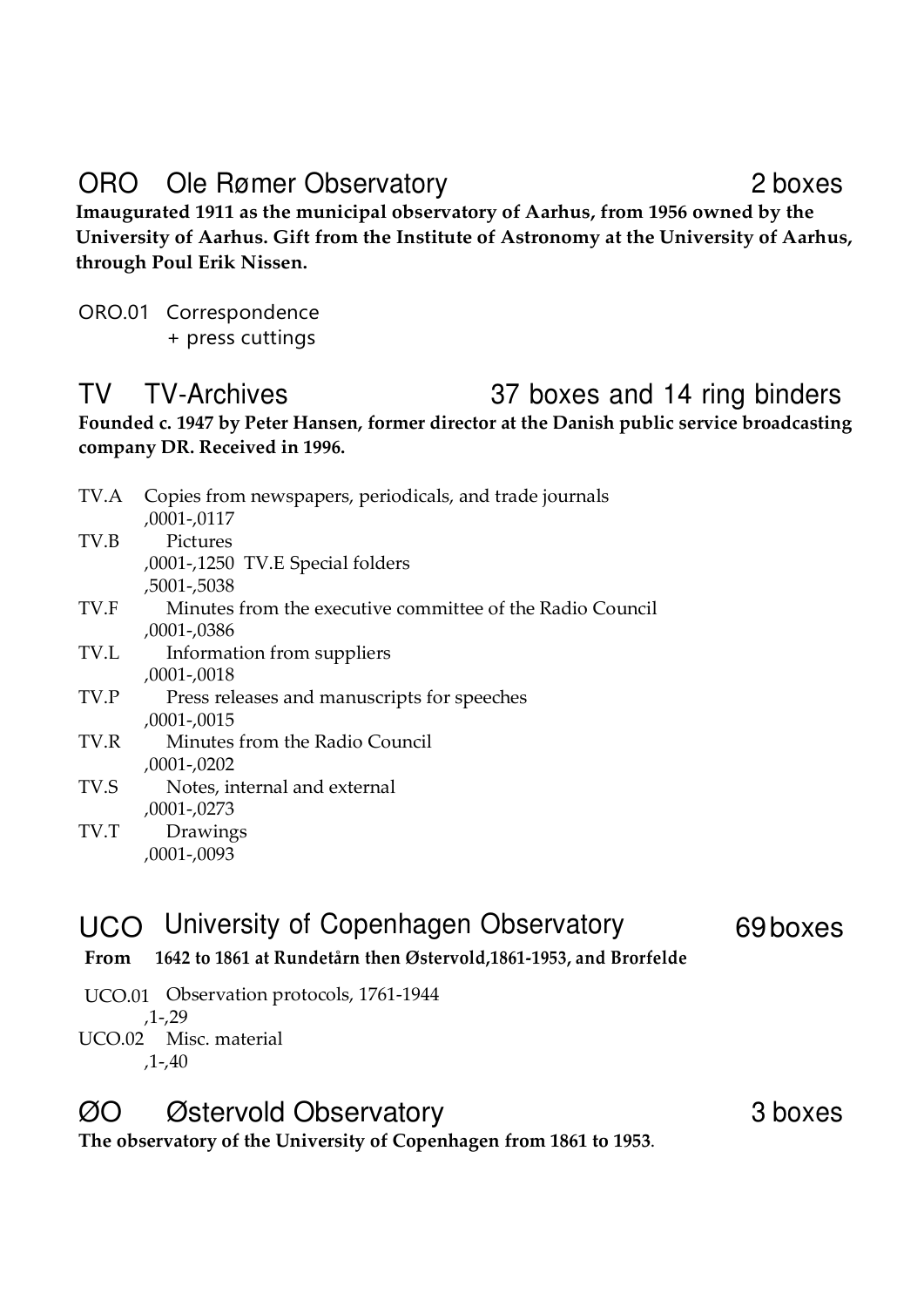ØO.01 Miscellaneous ,1-,3

# **Personal Archives**

# NB Niels (Henrik David) Bohr 4 boxes

**1885-1962. Danish, world-renowned physicist and Nobel Laureate 1922. Professor of physics at the University of Copenhagen**.

NB.01 Reprints 1909-1963

,1-,2

NB.02 Correspondence etc. NB.03 Press cuttings

## JCS Jens Christian Skou 1 box

**1918-2018. Danish medical doctor and Nobel laureate. Professor at the University of Aarhus. In 1997 he received the Nobel Prize in Chemistry for his discovery of Na+,K+-ATPase.** 

JCS.01 Tapes with interview

Transscription of the interview

## SB Svend (Børge Erik) Bundgaard 8 boxes

**1912-1984. Danish mathematician. Professor and rector of the University of Aarhus**.

### SB.01 Manuscripts etc.

A. Early manuscripts

B. Lectures, newspaper articles

C. Reprints

D. Lecture notes

,1-,4

# AGD Aage Gerhard Drachmann 17 boxes

**1891-1980. Danish historian of technology, expert in ancient technology. Librarian at the University Library of Copenhagen**.

AGD.01 Correspondence

,1-,6

AGD.02 Manuscripts and drawings

,1-,2

- AGD.03 Material concerning 'Guldhornene'
- AGD.04 Reprints and photocopies sorted by author
	- A. Needham

B. Neugebaur, da Vinci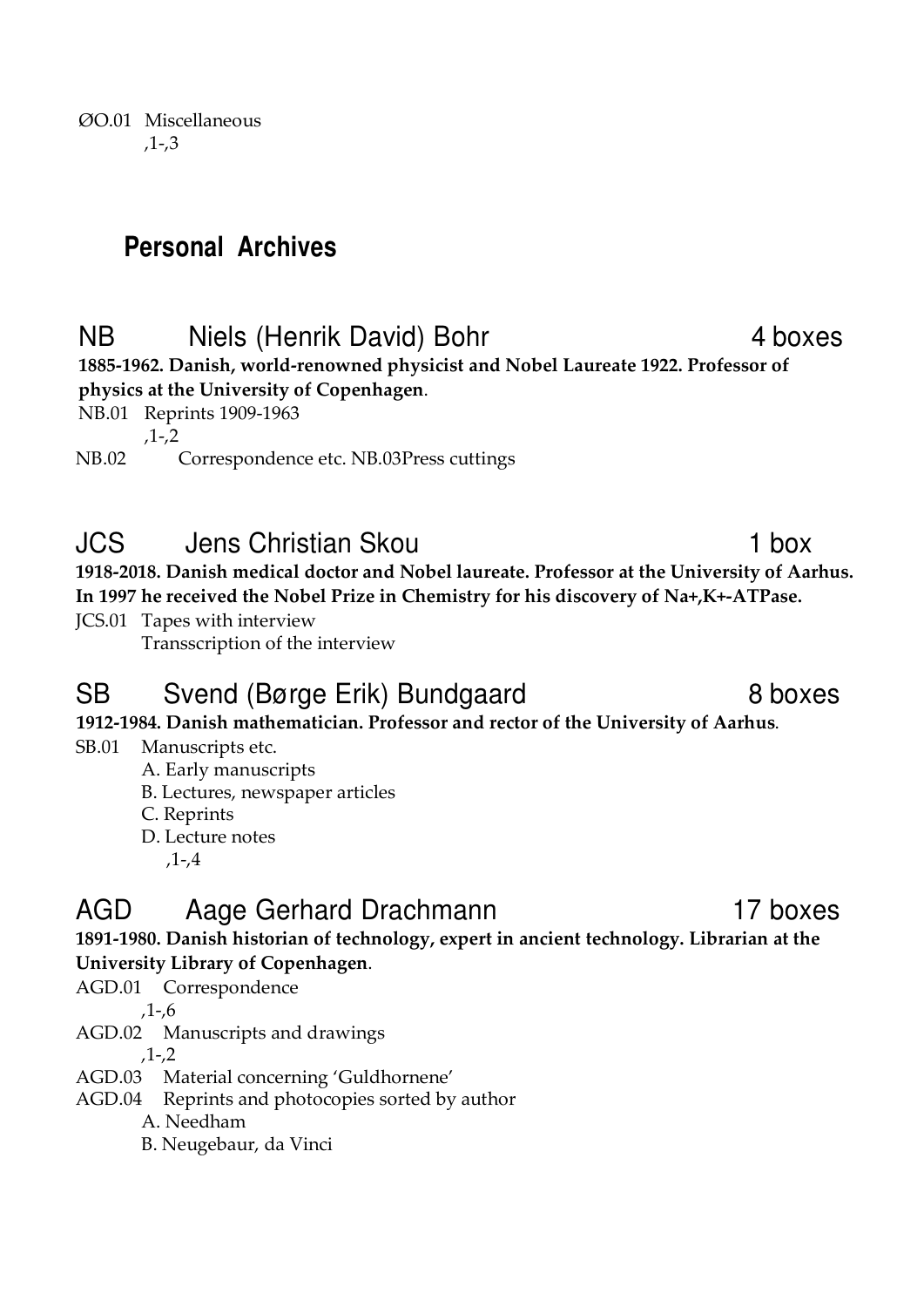- C. Brumbaugh, Vitruvius D. Armstrong, Starr
- E. Price, Krafft
- F. J.C. Heiberg
- G. Axel Garboe
- H. Miscellaneous

# EH Ejnar Hertzsprung 136 boxes

**1873-1967. Leading Danish astronomer. Worked primarily in the Netherlands and in Germany. Is well-known for his work in 1913 on what later has become known as the H.R. (Hertzsprung-Russell) diagramme. Index of the correspondence available in Danish (printed and microfishe).** 

| EH.01       | Correspondence                                                                  |
|-------------|---------------------------------------------------------------------------------|
|             | Arranged alphabetically                                                         |
|             | ,1-,56                                                                          |
|             | Private correspondence                                                          |
|             | $,1 - 2$                                                                        |
|             | A. Correspondence concerning slide rule                                         |
|             | <b>B.</b> Postcards                                                             |
|             | C. Unsorted correspondence                                                      |
|             | EH.02 Scientific work                                                           |
|             | A. Arranged alphabetically                                                      |
|             | $,1-.18$                                                                        |
|             | B. Not sorted                                                                   |
|             | $,1-.14$                                                                        |
|             | EH.03 Publications                                                              |
|             | A. Periodicals                                                                  |
|             | <b>B.</b> Reprints                                                              |
|             | $,1 - 2$                                                                        |
|             | C. Books, periodicals, Reprints                                                 |
| EH.04 Notes |                                                                                 |
|             | A. Notebooks 1889-1967                                                          |
|             | $,1 - 2$                                                                        |
|             | B. Notes 1900-1967                                                              |
|             | $,1 -2$                                                                         |
|             | C. Study notes<br>$,1 - 2$                                                      |
|             | EH.05 Observations                                                              |
|             | A. Plates and Strips                                                            |
|             | ,1-,11                                                                          |
|             | <b>B.</b> RR Lyrae                                                              |
|             | C. VV Orionis                                                                   |
|             | D. Index books and Notes                                                        |
|             | E. Dias                                                                         |
|             | $,1-4$                                                                          |
|             | F. Photo visual micrometric measures of double stars made since 1914. On plates |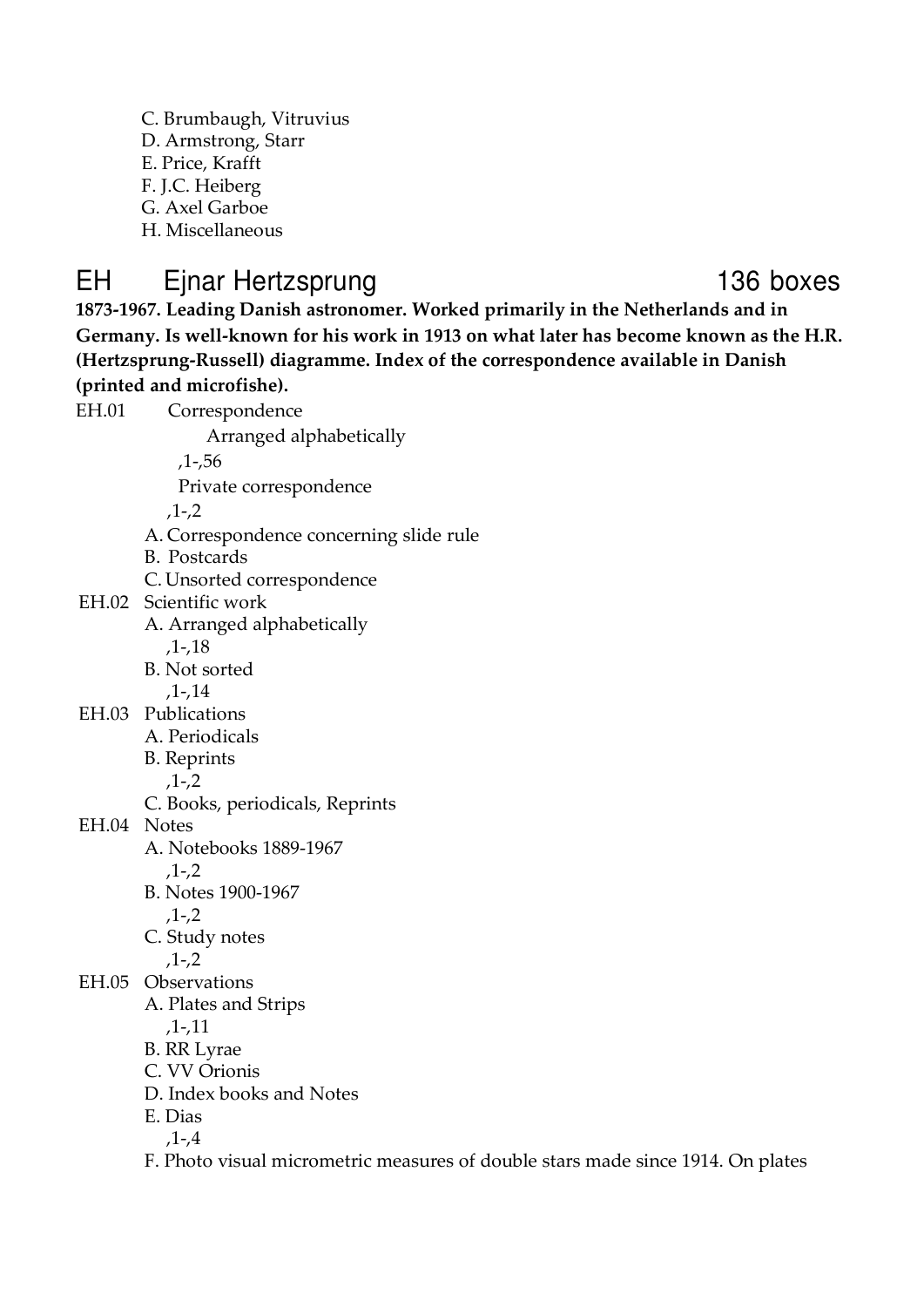,1-,6 EH.06 Press Cuttings ,1-,2 EH.07 Pictures EH.08 Miscellaneous ,1-,5 EH.09 Diplomas etc.

# AK (Schack) August (Steenberg) Krogh 3 boxes

**1874-1949. Danish physiologist and Nobel Laureate in 1920. Professor of zoo-physiology at the University of Copenhagen. The history of Science Museum in Denmark, The Steno Museum, also holds archival material from AK, primarily physical artifacts**.

AK.01 AK,s microclimatograph + photography of AK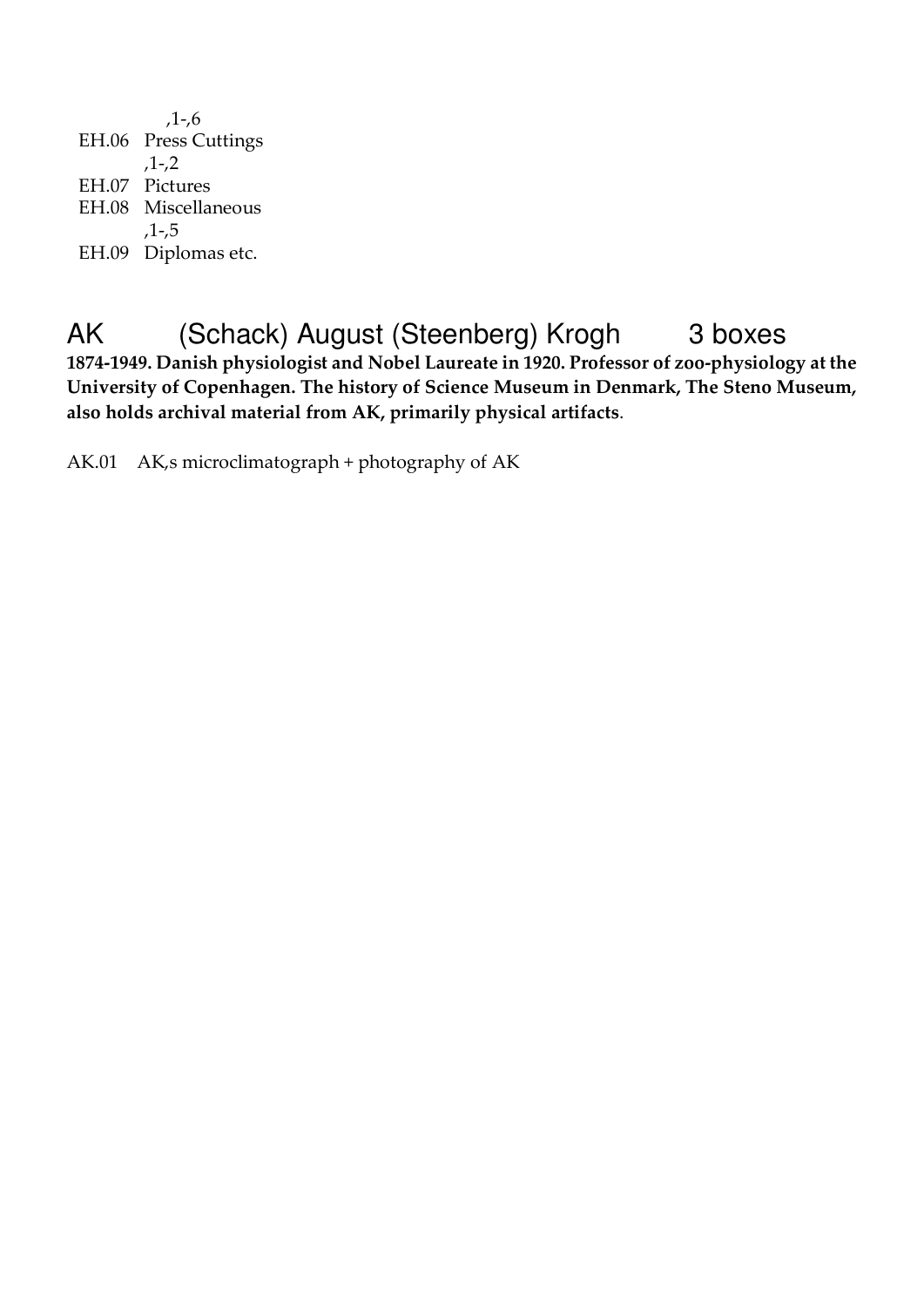# TK Torvald Køhl **TK** 6 boxes

**1852-1931. Danish astronomer. Teacher and popularizer of astronomy. Owned the Carina Observatory in Odder**.

- TK.01 Astronomic journals + press cuttings
- TK.02 Material on meteors
- TK.03 Sky of fix stars, sketches
- TK.04 Almanacs 1662-1800 + manuscript 'Grundtræk af Astronomiens historie'
- TK.05 Miscellaneous ,1-,2

### JL Jens Lindhard 118 boxes

**1922-1997. Prominent Danish physicist. Professor of physics at the University of Aarhus. Received in 1997.** 

- JL.01 Correspondence A. Arranged alphabetically
	- $,1 12$
	- B. Arranged cronologically
		- $,1 2$
	- C. Sorted by Subject
		- $,1 3$
- JL.02 Minutes
	- A. Notes
	- $,1 29$
	- B. Theory
	- $,1 .41$
	- C. Thoughts/ Ideas

$$
,1-,2
$$

- JL.03 Lecture Notes/ Manuscripts
	- $,1 2$
- JL.04 Received Material
	- $,1 .5$
- JL.05 Press Cuttings
	- $,1 0.2$
- JL.06 Miscellaneous  $,1 -$ , 15
- 17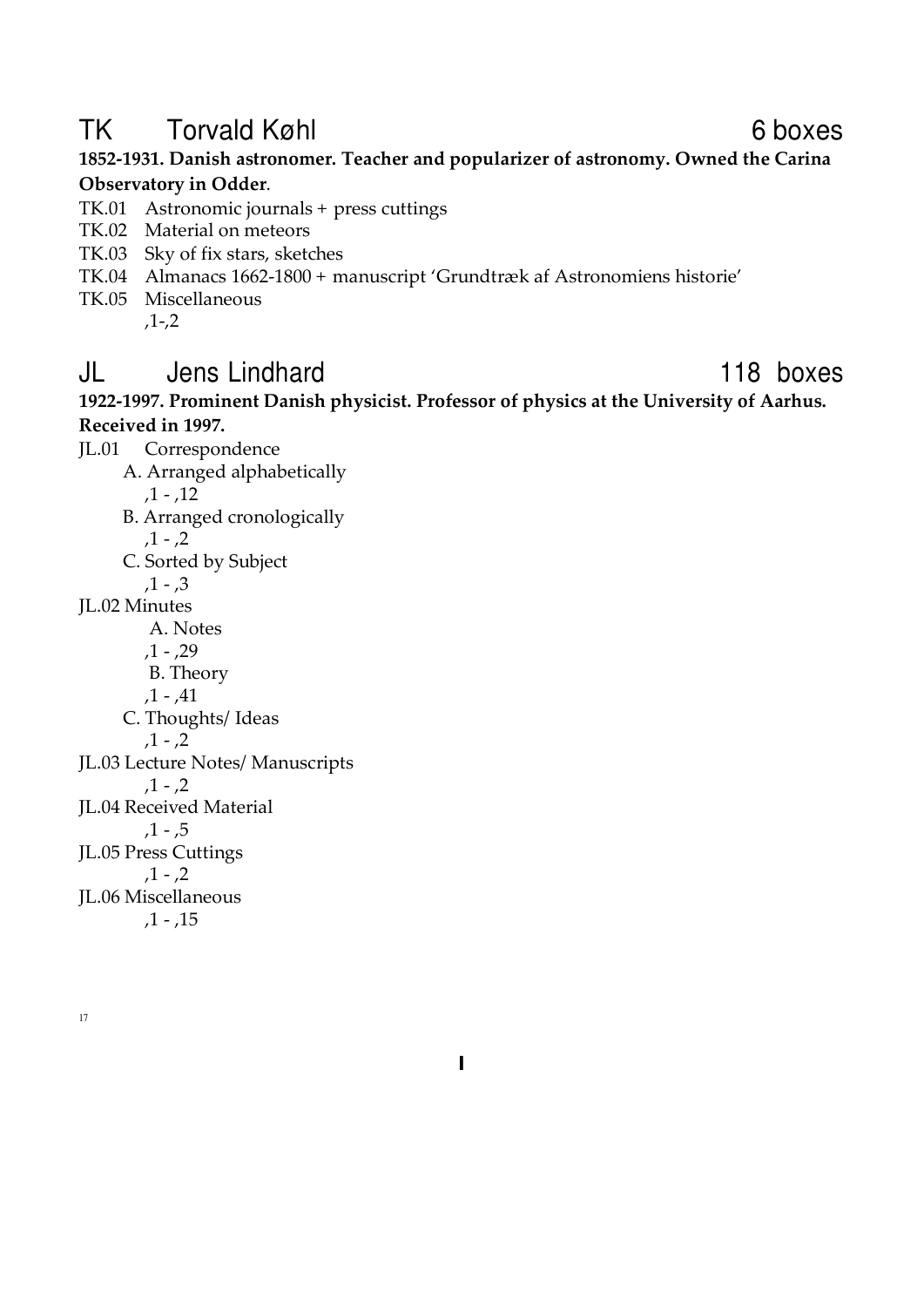## T Telegrafonen 8 boxes

T.01-01 Miscellaneous

## OM Ole Møller (Nemausa) box

### **Gift from the Institute of Astronomy at the University of Aarhus, through Leif Kahl Kristensen**

OM.01

## AVN Axel V. Nielsen 62 boxes

### **1902-1970. Danish astronomer and historian of astronomy. Director of the Ole Rømer Observatory, Aarhus**.

AVN.01 Correspondence

A. Arranged alphabetically

,1-,13

- B. The Astronomy Society (Astronomisk Selskab) ,1-,2
- AVN.02 Manuscripts/ Notes/ Received material
	- A. Unfinished manuscript on the night sky
	- B. Calculations
	- C. Miscellaneous ,1-,2
- AVN.03 Publications
	- A. Publications by AVN
	- B. Subject: Meteors

,1-,2

- AVN.04 Observations
	- A. Observational protocols ,1-,2

- B. Sectional observations on variable stars
	- $.1 .2$
- AVN.05 Miscellaneous materials on variable stars (including observations) ,1-,7
- AVN.06 Photographic plates
	- ,1-,2
- AVN.07 Press cuttings

,1-,3

AVN.08 Accounting

,1-,3

- AVN.09 Miscellaneous material
	- A. Subject: Ole Rømer
		- $.1 .2$
	- B. Subject: P.A. Hansen/ P.Hell
	- C. Subject: H.C. Schumacher
	- D. Subject: C.F.R. Olufsen
	- E. Subject: Ejner Hertzsprung
	- F. Subject: Ole Rømer Observatory
	- G. Subject: Meteor trajectories

,1-,2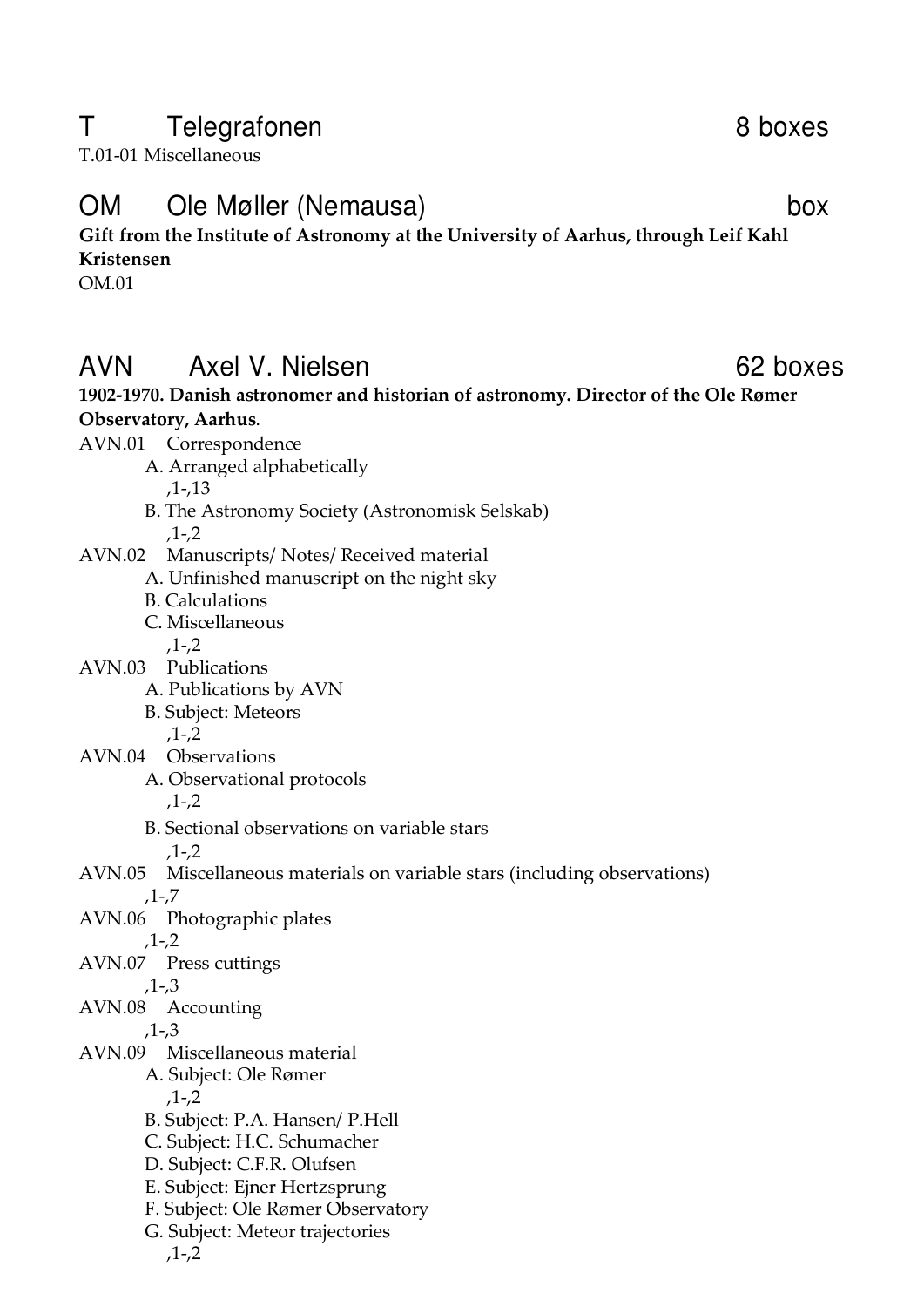H. Subject: Catalogues of stars I. Subject: Solar clocks J. Subject: Sønderjylland / Schleswig K. Subject: Committees and Commissions L. Not sorted ,1-,8

# APO A.P. Olsen 1 box

**1862-1939. Danish amateur astronomer. Made observations in Greenland between c. 1909- 1940. Affiliated The Greenland Management from 1886 to 1914. Editor of 'Den grønlandske Almanak' and treasurer of the Danish Astronomical Society**.

APO.01 Greenland almanacs

# POP P.O. Pedersen 102 boxes

**1874-1941. Danish inventor and engineer. Professor of electrotechnology at the Polytechnical College, rector same place, founding President of the Academy for Technical Sciences**.

# ER Ebbe Rasmussen 12 boxes

### **1901-1959. Physicist, professor of physics at the Agricultural College (1942-56) and the University of Copenhagen**.

- ER.01. Notes and lecture manuscripts
	- .A By ER ,1-,2
	- A.Including preprints by ER and others. List of papers.
- ER.02 Examination registers
- ER.03 Pictures, graphs ...
	- A. Transparencies
		- ,1-,7
	- B. Transparencies and photographies.

# LR Leon Rosenfeld 6 boxes

### **1904-1974. Belgian physicist. Close collaborator of Niels Bohr.**

- LR.01 Reprints concerning elementary particles and Quantum Electrodynamics (collected by LR)
	- ,1-,2
- LR.02 Miscellaneous ,1-,2

# BS Bengt Strömgren 70 boxes

**1908-1987. Leading astronomer and astrophysicist. Professor at the University of Chicago (1936-1938; 1951-1967) and University of Copenhagen (1938-1951; 1967-1978).** 

http://www.cs.au.dk/~susannen/bs\_archive.pdf